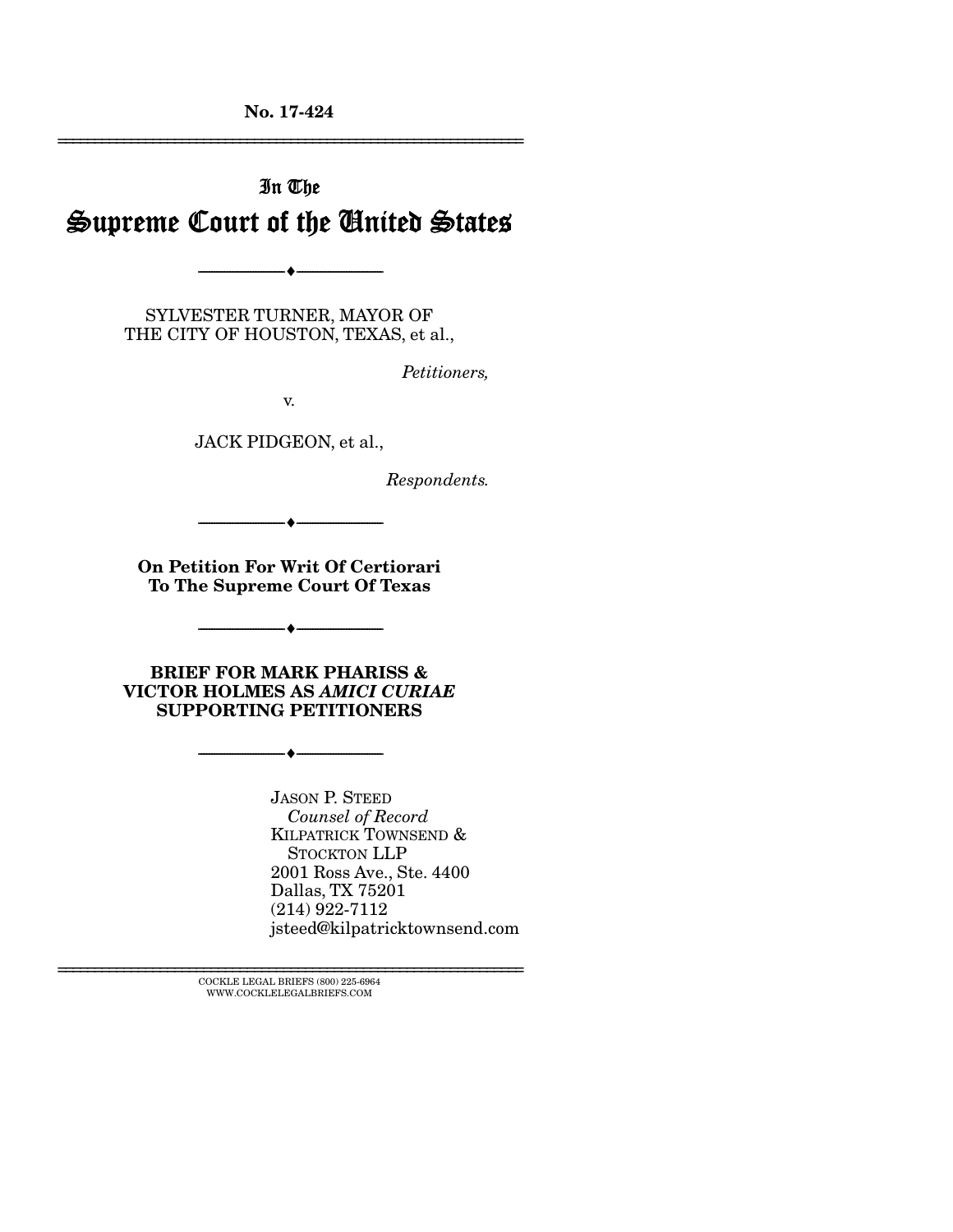### QUESTION PRESENTED

Did the Supreme Court of Texas correctly decide that *Obergefell v. Hodges*, 135 S. Ct. 2584 (2015), and *Pavan v. Smith*, 137 S. Ct. 2075 (2017) (per curiam), "did not hold that states must provide the same publicly funded benefits to all married persons," regardless of whether their marriages are same-sex or opposite-sex?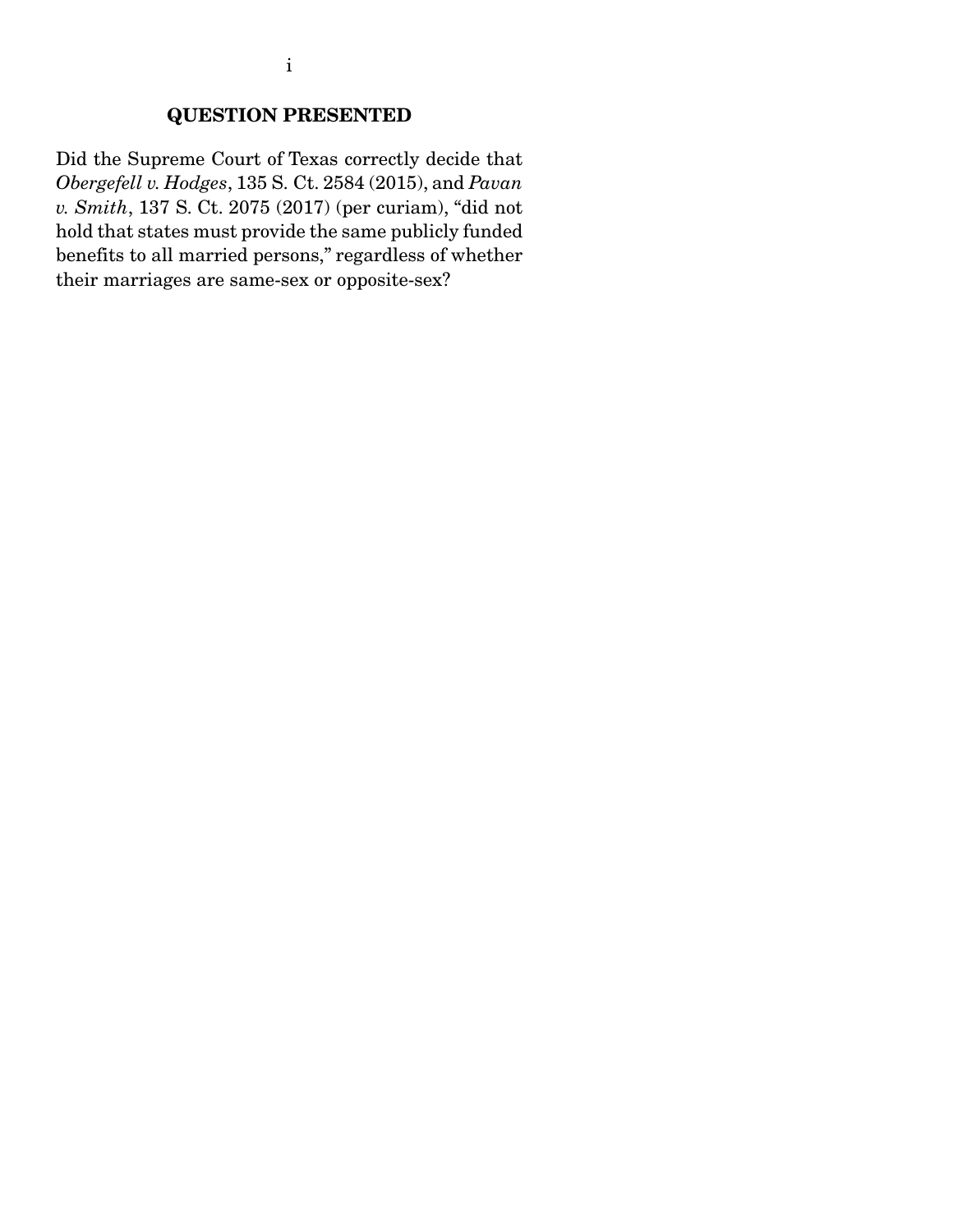## TABLE OF CONTENTS

# Page

| INTRODUCTION & SUMMARY OF ARGU-                                                                                                                                                 | $\overline{2}$ |  |  |  |  |
|---------------------------------------------------------------------------------------------------------------------------------------------------------------------------------|----------------|--|--|--|--|
|                                                                                                                                                                                 |                |  |  |  |  |
| The Texas Supreme Court's decision should<br>1.<br>be summarily reversed because it conflicts<br>with Windsor, Obergefell, and Pavan                                            | 5              |  |  |  |  |
| 2. The Texas Supreme Court's decision should<br>be summarily reversed because it sets a<br>dangerous precedent for state courts to<br>avoid or disregard this Court's constitu- | 8              |  |  |  |  |
|                                                                                                                                                                                 | 13             |  |  |  |  |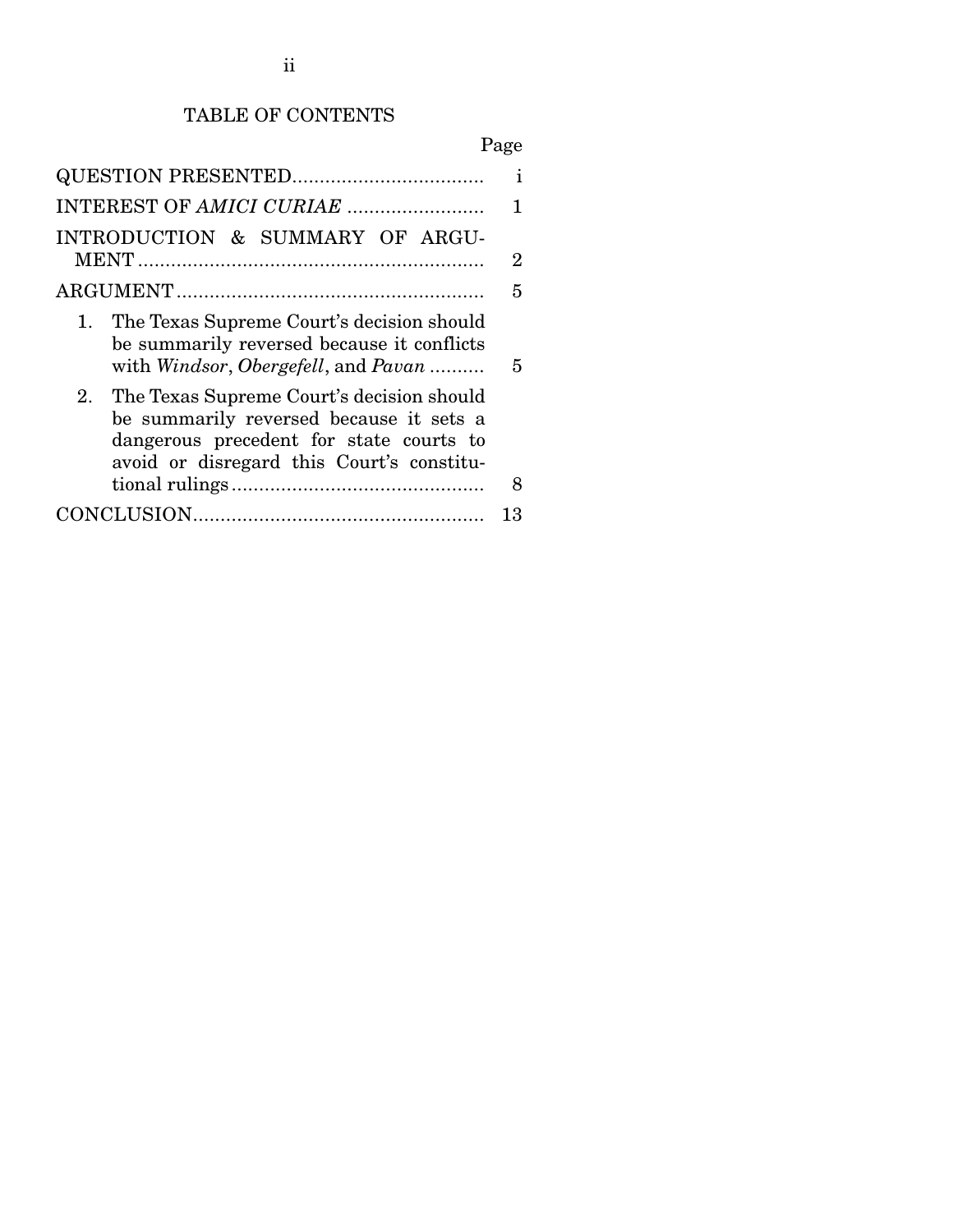TABLE OF AUTHORITIES

# Page

## CASES

| De Leon v. Abbott, 791 F.3d 619 (5th Cir. 2015)  passim                                                                                    |
|--------------------------------------------------------------------------------------------------------------------------------------------|
|                                                                                                                                            |
| Obergefell v. Hodges, $\_\_$ U.S. $\_\_$ , 135 S. Ct.                                                                                      |
| Pavan v. Smith, __ U.S. __, 137 S. Ct. 2075                                                                                                |
| Penrod Drilling Corp. v. Williams, 868 S.W.2d                                                                                              |
| Pidgeon v. Turner, S.W.3d Solution Clex. Sup.<br>Ct. J. 1502, 2017 WL 2829350 (2017)  passim                                               |
| Steffel v. Thompson, 415 U.S. 452 (1974) 10                                                                                                |
| United States v. Reyes, $\_\_$ F.3d $\_\_$ , 2017 WL                                                                                       |
| United States v. Windsor, $\rule{1em}{0.55em}$ U.S. $\rule{1.55em}{0.55em}$ U.S. $\rule{1.55em}{0.55em}$ U.S. $\rule{1.55em}{0.55em}$ U.S. |
| <b>CONSTITUTIONAL PROVISION</b>                                                                                                            |
|                                                                                                                                            |
| <b>STATUTES</b>                                                                                                                            |
|                                                                                                                                            |

|--|--|--|--|--|--|--|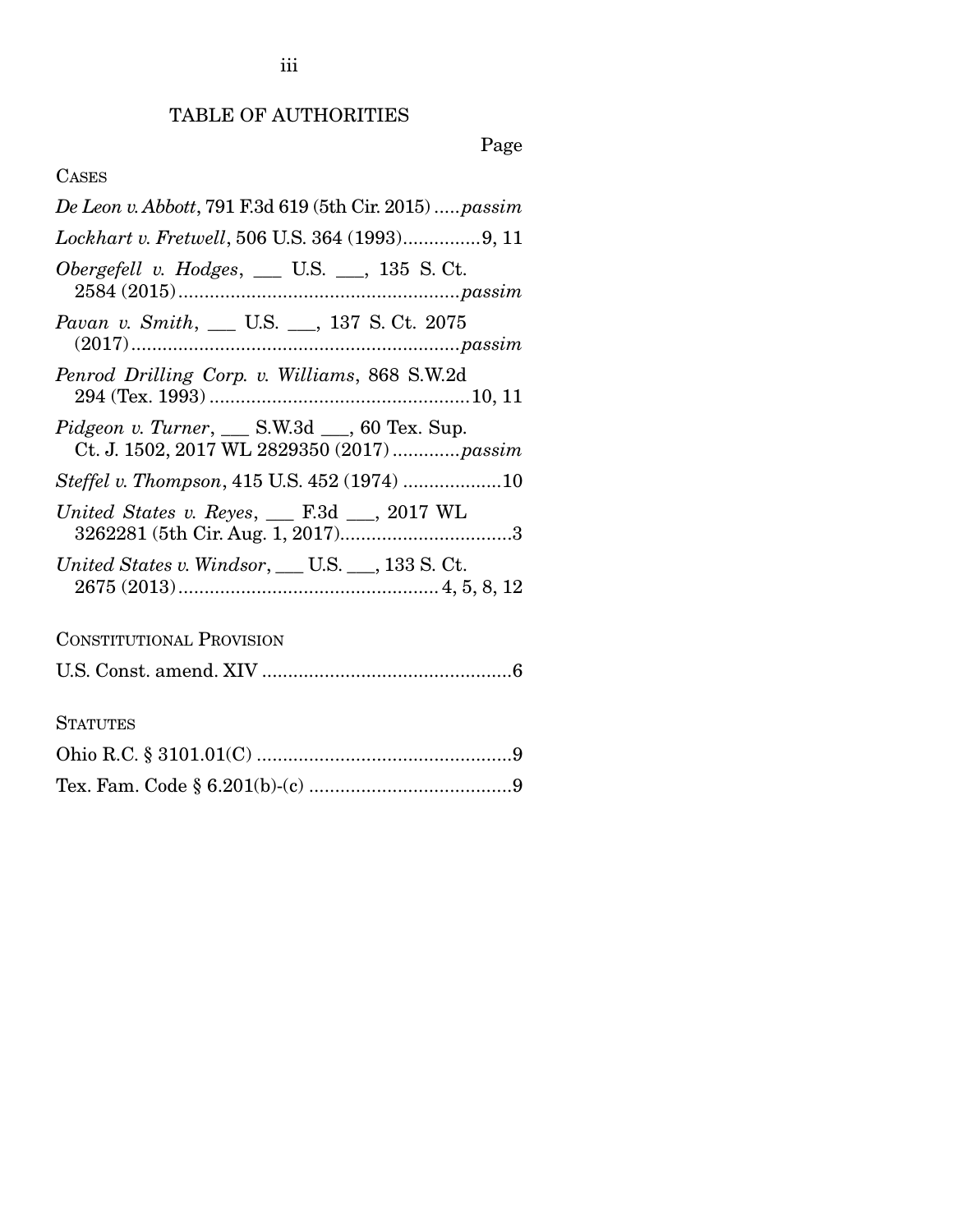iv

### TABLE OF AUTHORITIES – Continued

Page

OTHER AUTHORITIES

Jack Metzler, *Cleaning Up Quotations*, J. App. Prac. & Process (forthcoming 2018), available at https://ssrn.com/abstract=2935374 ...................... 3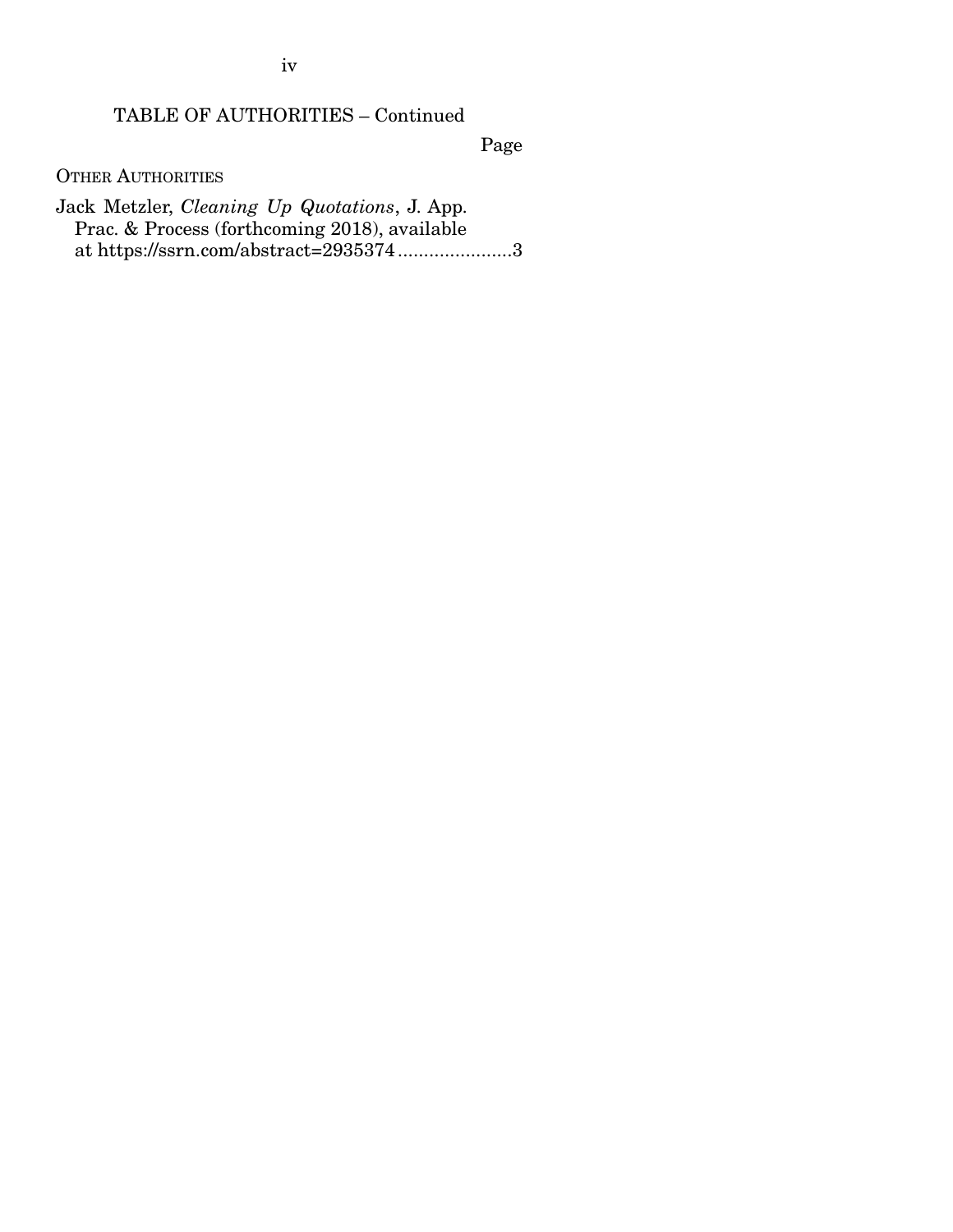#### INTEREST OF *AMICI CURIAE*<sup>1</sup>

 Mark Phariss and Victor Holmes have been together for more than 20 years. They were named plaintiffs in *De Leon v. Abbott*, 791 F.3d 619 (5th Cir. 2015), whereby the Fifth Circuit vindicated their right to equal treatment under the law by applying *Obergefell v. Hodges*, \_\_\_ U.S. \_\_\_, 135 S. Ct. 2584 (2015), to strike down the Texas statutes that discriminated against those who entered into—or sought to enter into—a same-sex marriage. After *Obergefell* and *De Leon* were decided, Mark and Vic were married.

 Mark and Vic have a general interest in this case because they have a general interest in the nature and scope of the rights that were recognized in *Obergefell*. And they have a specific interest in this case because Vic—a retired Air Force Major—works for the University of North Texas Health Sciences Center, and Mark is currently covered by the healthcare plan that is provided to Vic as a public-employee benefit. The plaintiffs in this case argue that the right to marry does not include the right to be treated like other married couples—and, more specifically, that the right to marry does not include the right of equal access to the same public-employee benefits that are provided to

<sup>&</sup>lt;sup>1</sup> The parties were notified ten days prior to the due date of this brief of the intention to file, and they have consented to the filing of this brief. No counsel for a party participated in the authoring of this brief, and no person other than *amici curiae* or their counsel made a monetary contribution to the preparation or submission of this brief.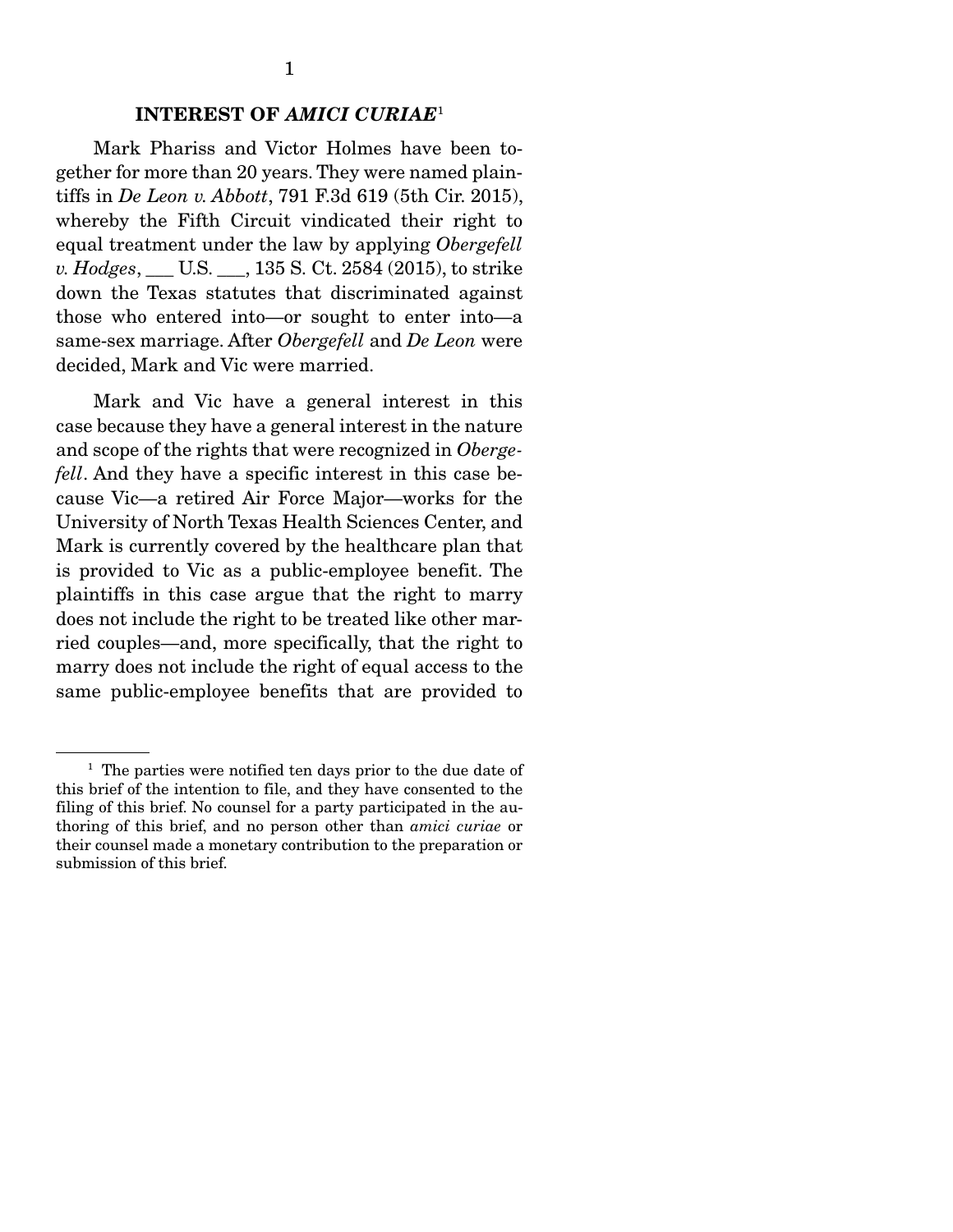other married couples. Thus, Mark and Vic have a specific interest in this case because the plaintiffs seek to discriminate against Mark and Vic (and others) by denying them their equal right to a public-employee healthcare plan.

#### INTRODUCTION & SUMMARY OF ARGUMENT

--------------------------------- ---------------------------------

 The plaintiffs in this case—Jack Pidgeon and Larry Hicks—are Texas residents seeking license for state and local governments to discriminate against individuals based on sexual orientation. Specifically, they seek license for state and local governments to treat same-sex married couples worse than oppositesex married couples by denying them equal access to public-employee benefits. To justify this discrimination, the plaintiffs contend that *Obergefell* recognized only the narrowest version of a right to marry, which does not include the right to be treated like other married couples.

 Plaintiffs are wrong. The Court held explicitly in *Obergefell* that the Fourteenth Amendment guarantees same-sex couples the right to enter into and enjoy marriage "on the same terms and conditions as opposite-sex couples," with "equal dignity in the eyes of the law." *Obergefell v. Hodges*, \_\_\_ U.S. \_\_\_, 135 S. Ct. 2584, 2604–2605, 2608 (2015). And earlier this year, when faced with a similar attempt to deny same-sex married couples equal access "to the constellation of benefits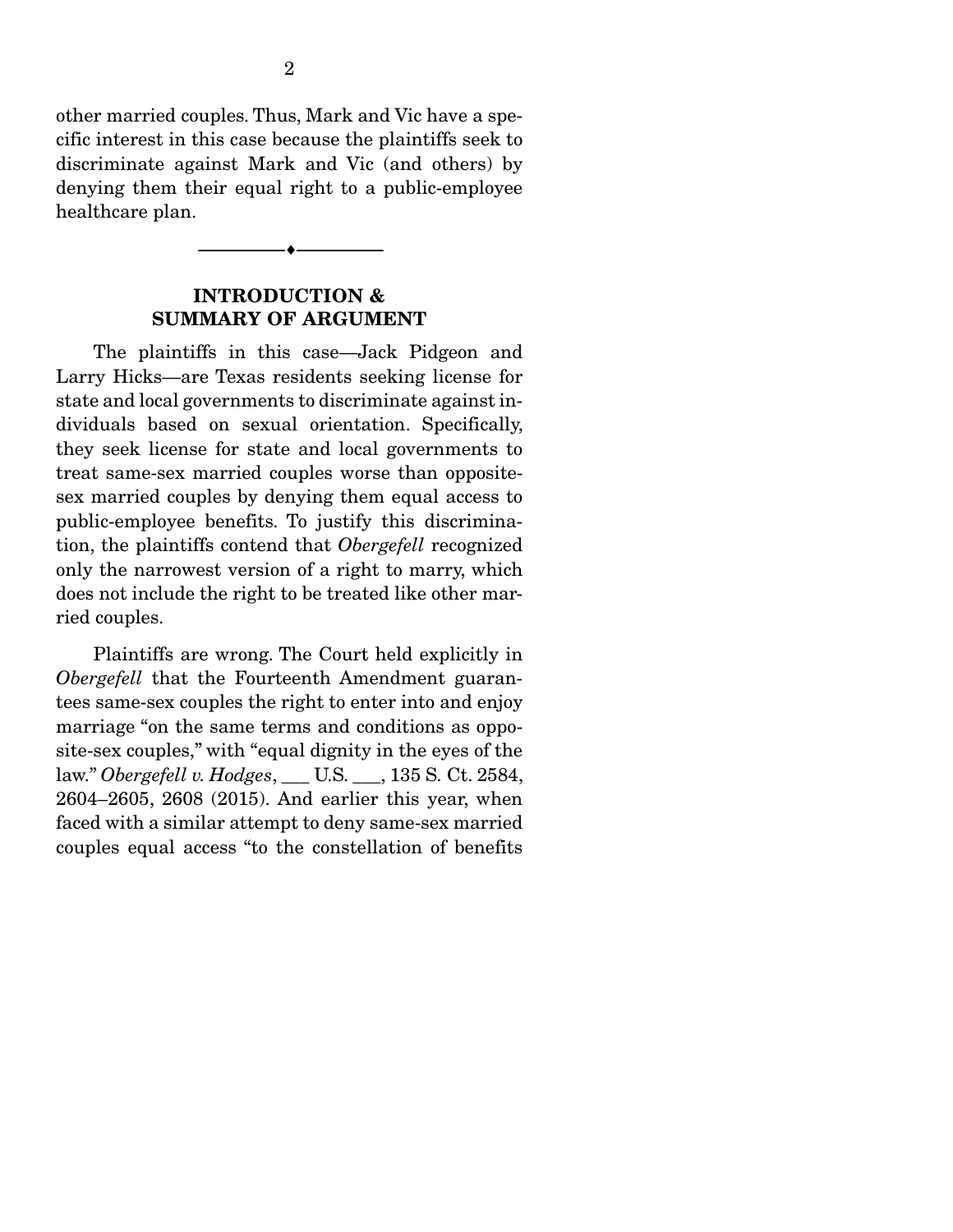that the State has linked to marriage," the Court affirmed that "*Obergefell* proscribes such disparate treatment." *Pavan v. Smith*, U.S. , 137 S. Ct. 2075, 2078 (2017) (per curiam) (cleaned up).2 In short, through *Obergefell* and *Pavan*, the Court has invalidated any attempt by state or local governments to "treat[ ] same-sex couples differently from opposite-sex couples" in providing public benefits that are linked to marriage. *Ibid*.

 Notwithstanding these clear holdings in *Obergefell* and *Pavan*, the Texas Supreme Court has followed the plaintiffs' promptings and proclaimed that *Obergefell* "did not hold that states must provide the same publicly funded benefits to all married persons." *Pidgeon v. Turner*, \_\_\_ S.W.3d \_\_\_, 60 Tex. Sup. Ct. J. 1502, 2017 WL 2829350, at \*10 (2017) (emphasis added). In fact, because the consolidated cases in *Obergefell* involved the state laws of Michigan, Kentucky, Ohio, and Tennessee—but not Texas—the Texas Supreme Court proclaimed that *Obergefell* applied only to "the state DOMAs at issue" in those consolidated cases, and "did not hold that the Texas DOMAs are unconstitutional." See *id*. at \*4–5, 7, 10 (emphasis added). The Texas Supreme Court acknowledged that the Fifth Circuit had applied *Obergefell* to rule that the Texas DOMAs were unconstitutional, in *De Leon v. Abbott*, 791 F.3d 619

<sup>&</sup>lt;sup>2</sup> The parenthetical "cleaned up" indicates that internal quotation marks, alterations, or citations have been omitted from the quoted passage. Jack Metzler, *Cleaning Up Quotations*, J. App. Prac. & Process (forthcoming 2018), available at https://ssrn.com/ abstract=2935374; *e.g.*, *United States v. Reyes*, \_\_\_ F.3d \_\_\_, 2017 WL 3262281, at \*4 (5th Cir. Aug. 1, 2017) (Reavley, J.).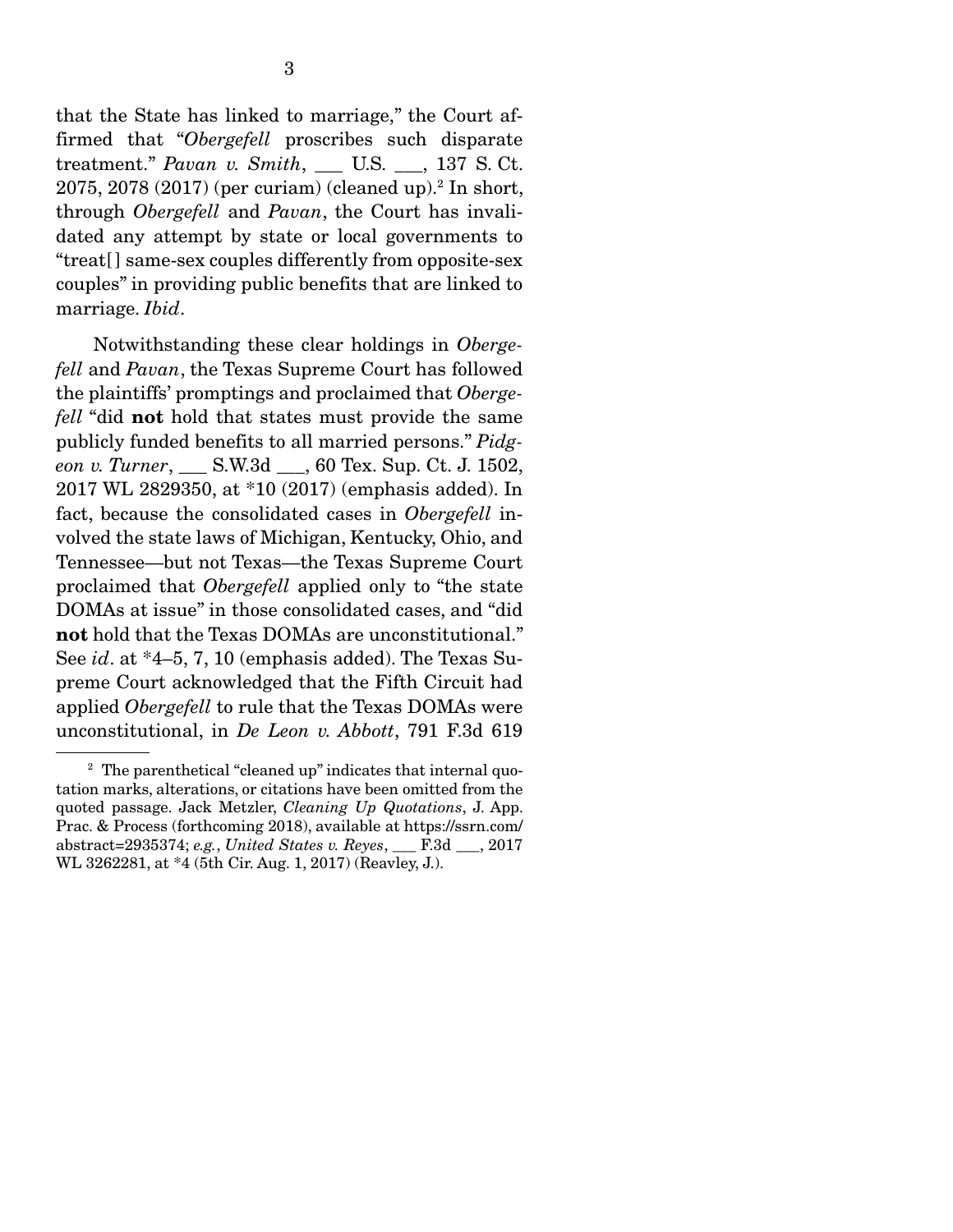(2015). But then the Texas Supreme Court held that, because *De Leon* is the decision of a lower federal court and not of this Court, *De Leon* is not binding on Texas courts. *Pidgeon*, 2017 WL 2829350, at \*7 & n.16 ("We agree with Pidgeon that *De Leon* does not bind the trial court in this case."). Having thus concluded that no binding authority has yet determined that the Texas DOMAs are unconstitutional, the Texas Supreme Court held that the plaintiffs "are entitled" to continue their pursuit of a court-sanctioned license for state and local governments to discriminate against same-sex married couples like Mark and Vic. *Id*. at \*12.

 As demonstrated by the petitioners, the Texas Supreme Court's decision conflicts with the clear holdings of both *Obergefell* and *Pavan*. See Pet. 7–12. It also conflicts with the language and logic of *United States v. Windsor*, **U.S.** , 133 S. Ct. 2675 (2013). For this reason alone, the Texas Supreme Court's decision should be summarily reversed. See *Pavan*, 137 S. Ct. at 2078– 2079 (summarily reversing state supreme court's decision because it clearly conflicted with *Obergefell*).

 But that isn't all. The Court also should summarily reverse the Texas Supreme Court's decision because by relying on a procedural technicality and by distorting an important principle of federalism—the Texas Supreme Court's decision sets a dangerous precedent for states to avoid or disregard the constitutional authority of this Court and of the U.S. Court of Appeals.

 $\overbrace{\hspace{2.5cm}}$   $\overbrace{\hspace{2.5cm}}$   $\overbrace{\hspace{2.5cm}}$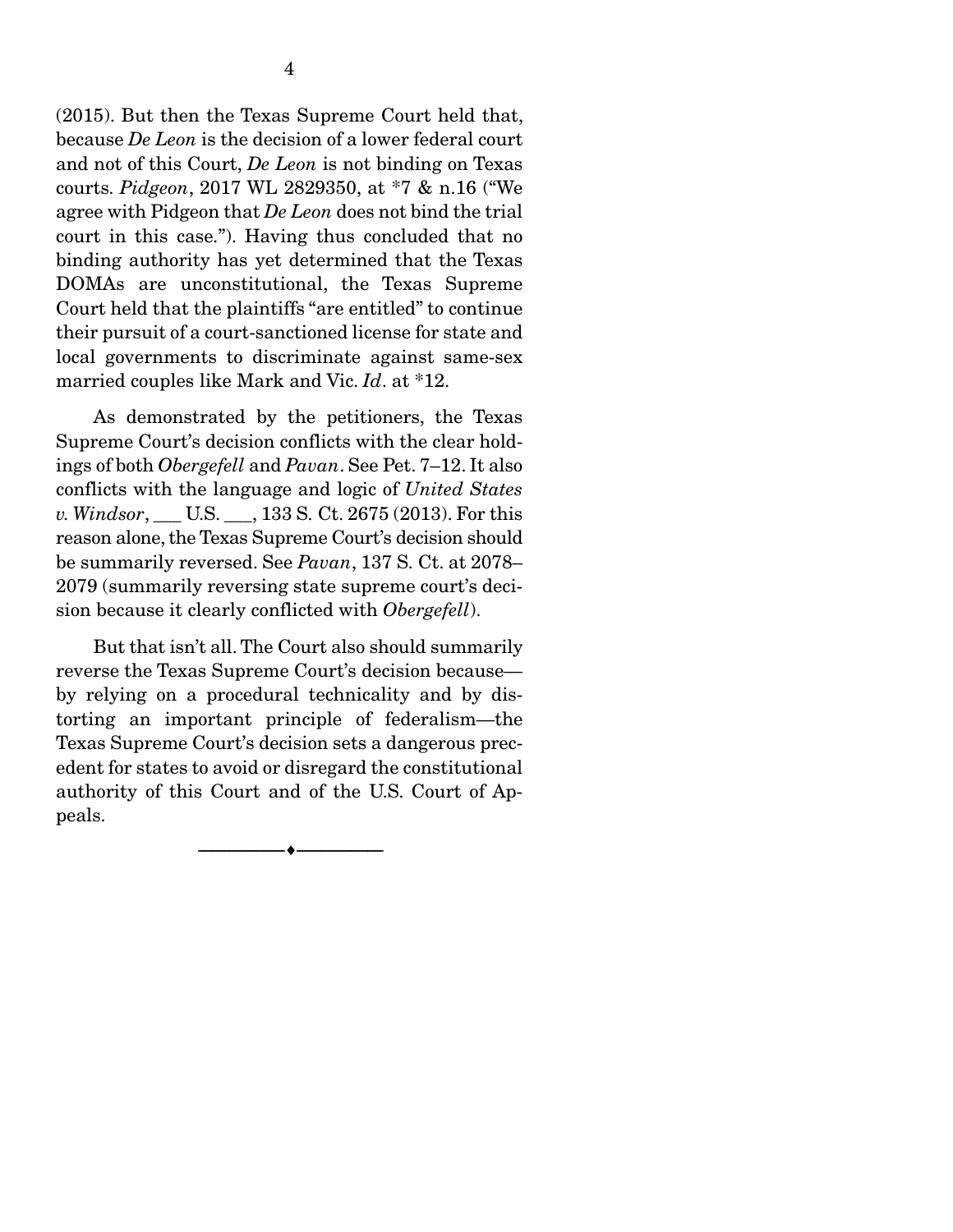#### ARGUMENT

#### 1. The Texas Supreme Court's decision should be summarily reversed because it conflicts with *Windsor*, *Obergefell*, and *Pavan*.

 As demonstrated by the petitioners, the Texas Supreme Court's decision conflicts with the holdings of both *Obergefell* and *Pavan*. See Pet. 7–12. And it also conflicts with the language and logic of *Windsor*.

 In *Windsor* the Court had not yet recognized the federal constitutional right of same-sex couples to marry. But the Court did recognize that, where samesex couples did have the right to marry, the federal government could not treat those same-sex married couples worse than opposite-sex married couples when it provided federal rights or benefits linked to marriage. See 133 S. Ct. at 2694–2696 (holding federal DOMA unconstitutional because its "principal effect is to identify a subset of state-sanctioned marriages and make them unequal.").

 Under the language and logic of *Windsor*, married is married, and all married couples must have equal access to the public benefits that have been linked to marriage. Under the language and logic of *Windsor*, if the federal DOMA is unconstitutional for denying same-sex married couples equal access to federal benefits that are linked to marriage, then state DOMAs must be likewise unconstitutional for denying samesex married couples equal access to state benefits that are linked to marriage. Indeed, the language and logic of *Windsor* is, in part, what led to *Obergefell*.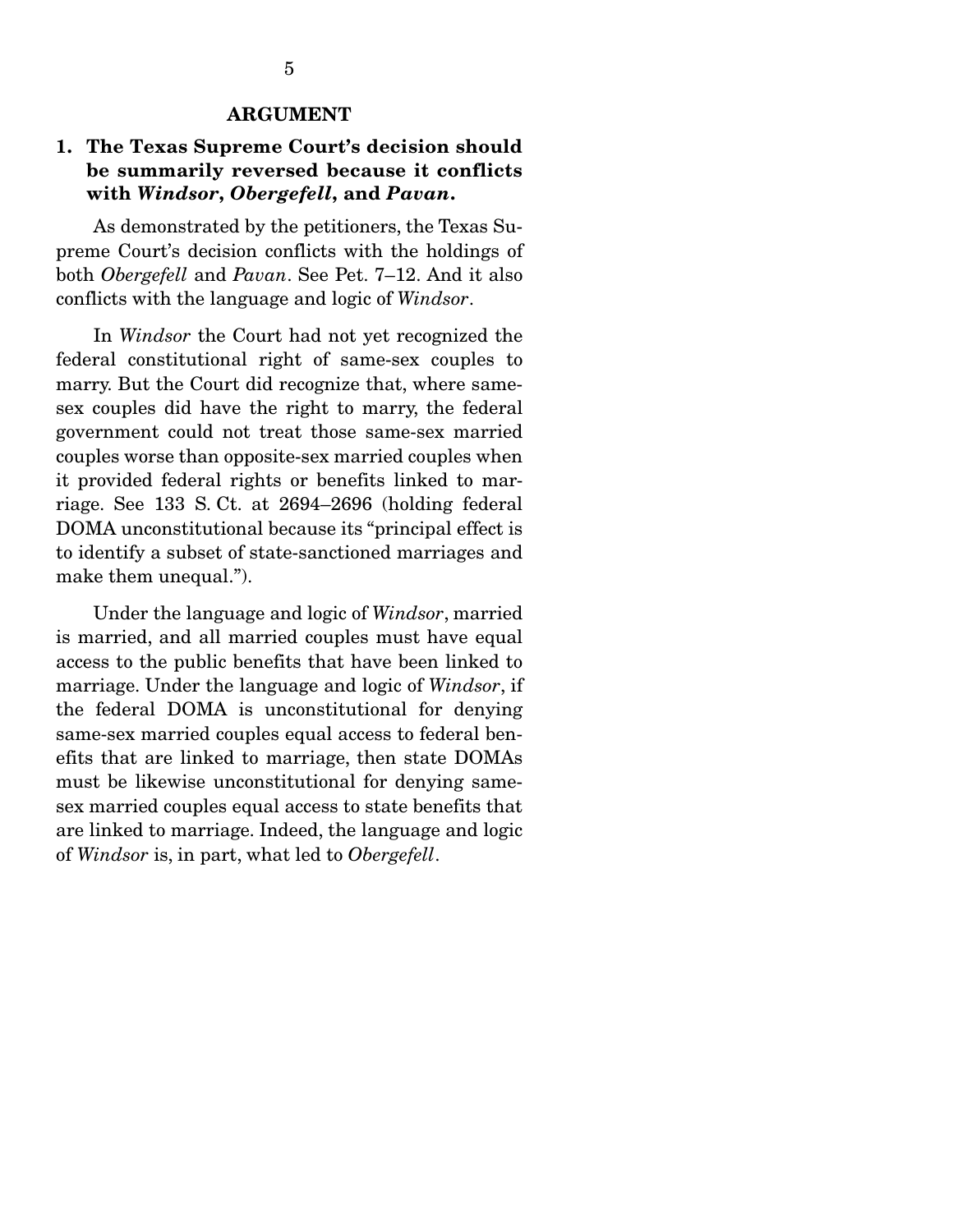In *Obergefell* the Court held explicitly that the Fourteenth Amendment guarantees same-sex couples the right to enter into and enjoy marriage "on the same terms and conditions as opposite-sex couples," with "equal dignity in the eyes of the law." 135 S. Ct. at 2604–2605, 2608. And the Court noted explicitly that this right to equal treatment includes the right of equal access to benefits such as healthcare. "[T]he States . . . have throughout our history made marriage the basis for an expanding list of government rights, benefits, and responsibilities," the Court said. *Id*. at 2601. "These aspects of marital status include: taxation; inheritance and property rights; . . . adoption rights; . . . birth and death certificates; . . . workers' compensation benefits; health insurance; and child custody, support, and visitation rules." *Ibid*. (emphasis added). These various rights, benefits, and responsibilities have been subsumed in "the fundamental character of the marriage right" because the states have attached these various rights, benefits, and responsibilities to marriage. *Ibid*. And in *Obergefell* the Court explicitly recognized that the harm in denying samesex couples the right to marry included the harm of denying same-sex couples "the constellation of benefits that the States have linked to marriage." *Ibid*.

 Thus, when the Court held in *Obergefell* that same-sex couples have the right to enter into and enjoy marriage "on the same terms and conditions as opposite-sex couples," *id*. at 2604–2605, the Court meant that same-sex married couples have the same right as opposite-sex married couples to all the rights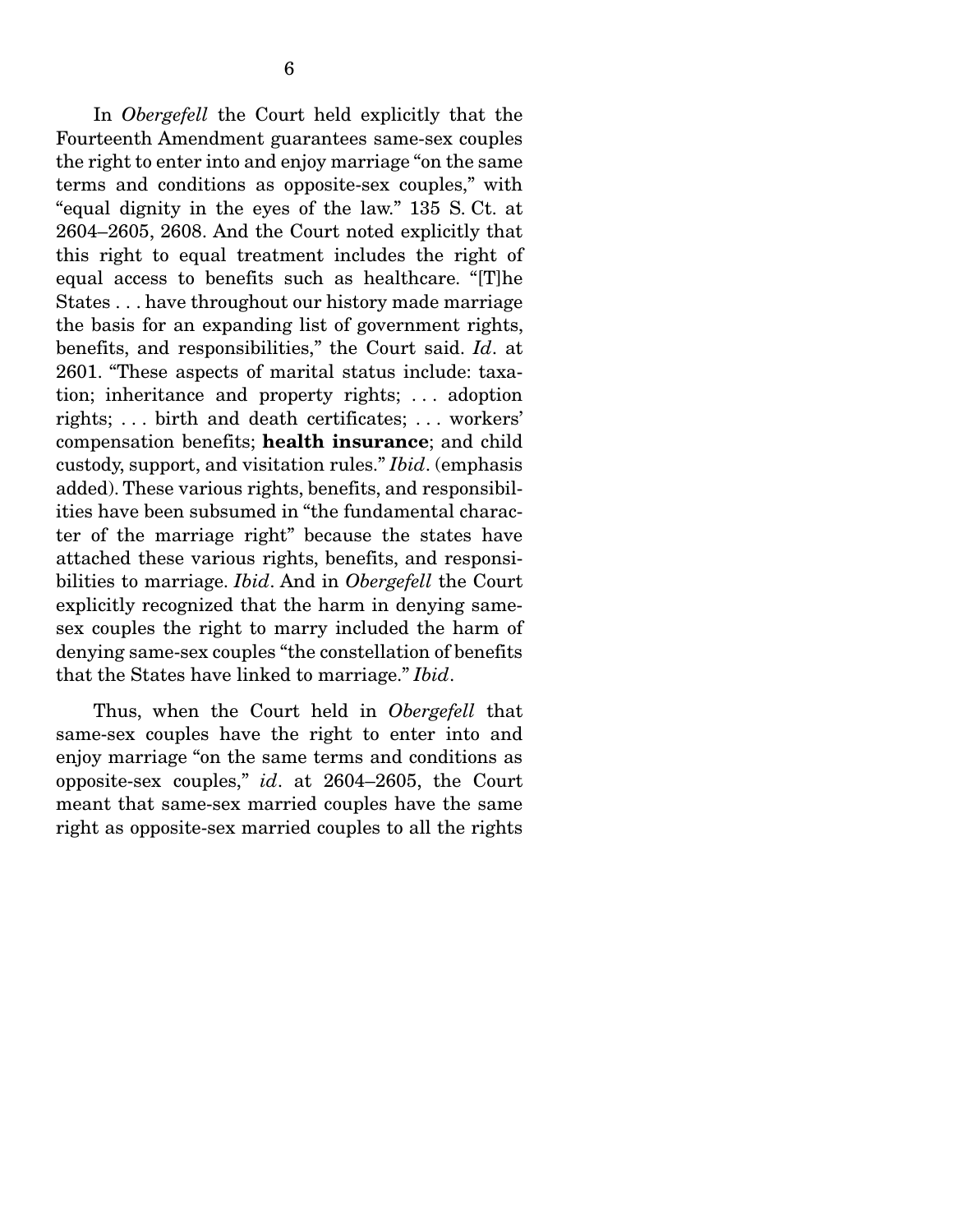and benefits that have been linked to marriage. This is clear from any fair reading of *Obergefell*.

 And earlier this year, when faced with an attempt by the Arkansas Supreme Court to deny same-sex married couples equal access to this "constellation of benefits that the State has linked to marriage," the Court stated plainly: "*Obergefell* proscribes such disparate treatment." *Pavan*, 137 S. Ct. at 2078. To quash any lingering confusion, the Court explained in *Pavan* that when the Court recognized the right of same-sex couples to enter into and enjoy marriage "on the same terms and conditions as opposite-sex couples," those "terms and conditions" referred directly to the various "rights, benefits, and responsibilities" that the Court had listed as being linked to marriage (including birth certificates and health insurance). *Ibid*. (citing *Obergefell*, 135 S. Ct. at 2601, 2605). In other words, in *Pavan* the Court said that *Obergefell* had already answered the question being raised—and the answer is that state and local governments cannot "treat[ ] same-sex couples differently from opposite-sex couples" when those governments provide rights or benefits that are linked to marriage. *Ibid*. (citing *Obergefell*, 135 S. Ct. at 2605).

 Thus, after *Pavan* it could not be clearer that the Court has invalidated any attempt by state or local governments to treat same-sex married couples differently from opposite-sex married couples when they provide public benefits linked to marriage.

 Nevertheless, even after *Pavan* was decided the Texas Supreme Court proclaimed that this question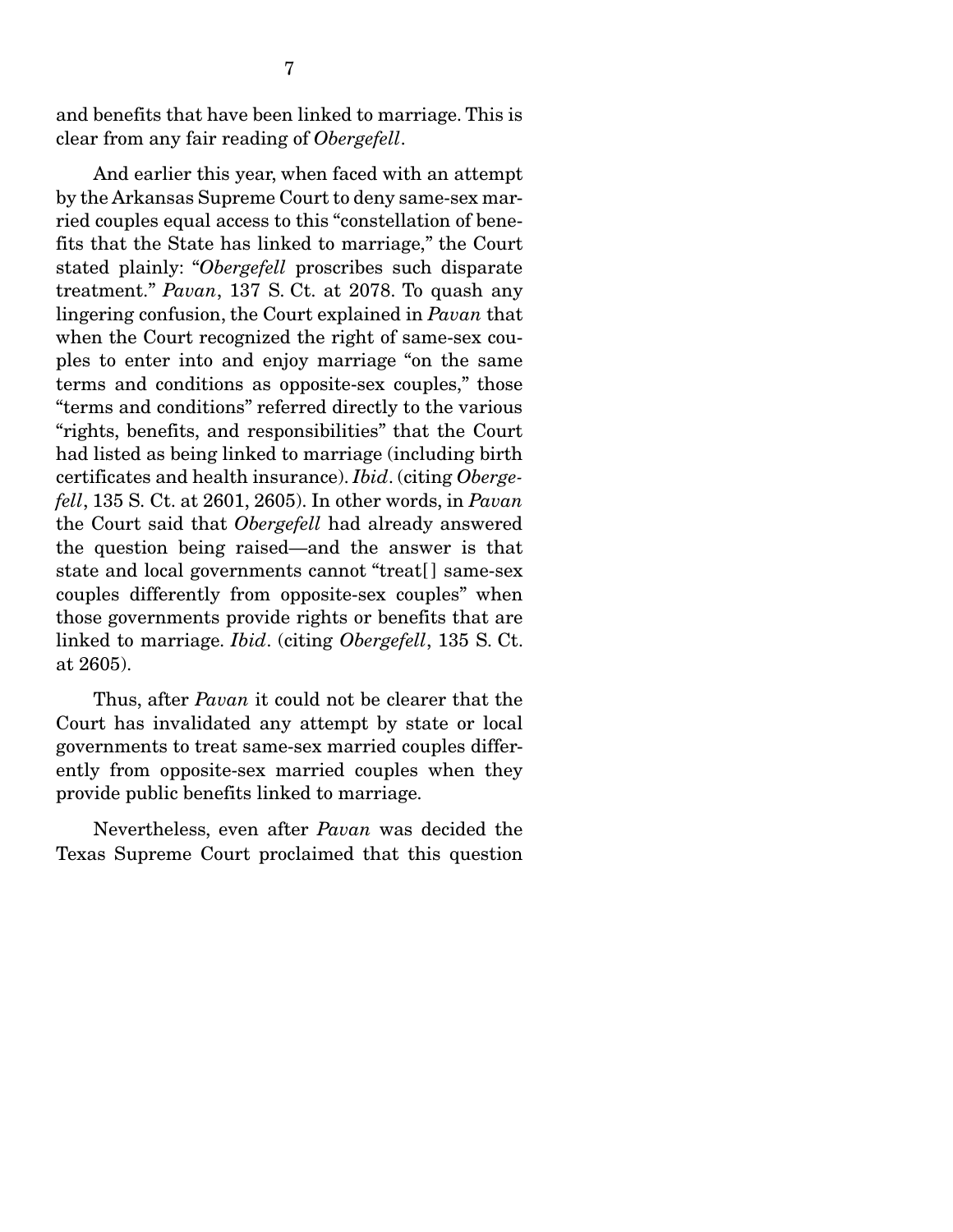remains unsettled. Though *Pavan* stated explicitly that *Obergefell* had already answered this question (see 137 S. Ct. at 2078), the Texas Supreme Court cited *Pavan* as an example of a case that raised a question "not address[ed] in *Obergefell*." *Pidgeon*, 2017 WL 2829350, at \*12. And instead of accepting what *Obergefell* and *Pavan* said about the right of same-sex married couples to have equal access to public benefits that are linked to marriage, the Texas Supreme Court proclaimed that *Obergefell* "did not hold that states must provide the same publicly funded benefits to all married persons." *Id*. at \*10.

 Because the Texas Supreme Court's decision clearly conflicts with both *Obergefell* and *Pavan*, as well as with the language and logic of *Windsor*, the Court should grant this petition and summarily reverse the state court's decision, as it did in *Pavan*. See *Pavan*, 137 S. Ct. at 2076–2079 (summarily reversing Arkansas Supreme Court's decision because it clearly conflicted with *Obergefell*).

#### 2. The Texas Supreme Court's decision should be summarily reversed because it sets a dangerous precedent for state courts to avoid or disregard this Court's constitutional rulings.

 The Texas Supreme Court relied on a procedural technicality, then distorted an important principle of federalism, to avoid and disregard the constitutional authority of this Court.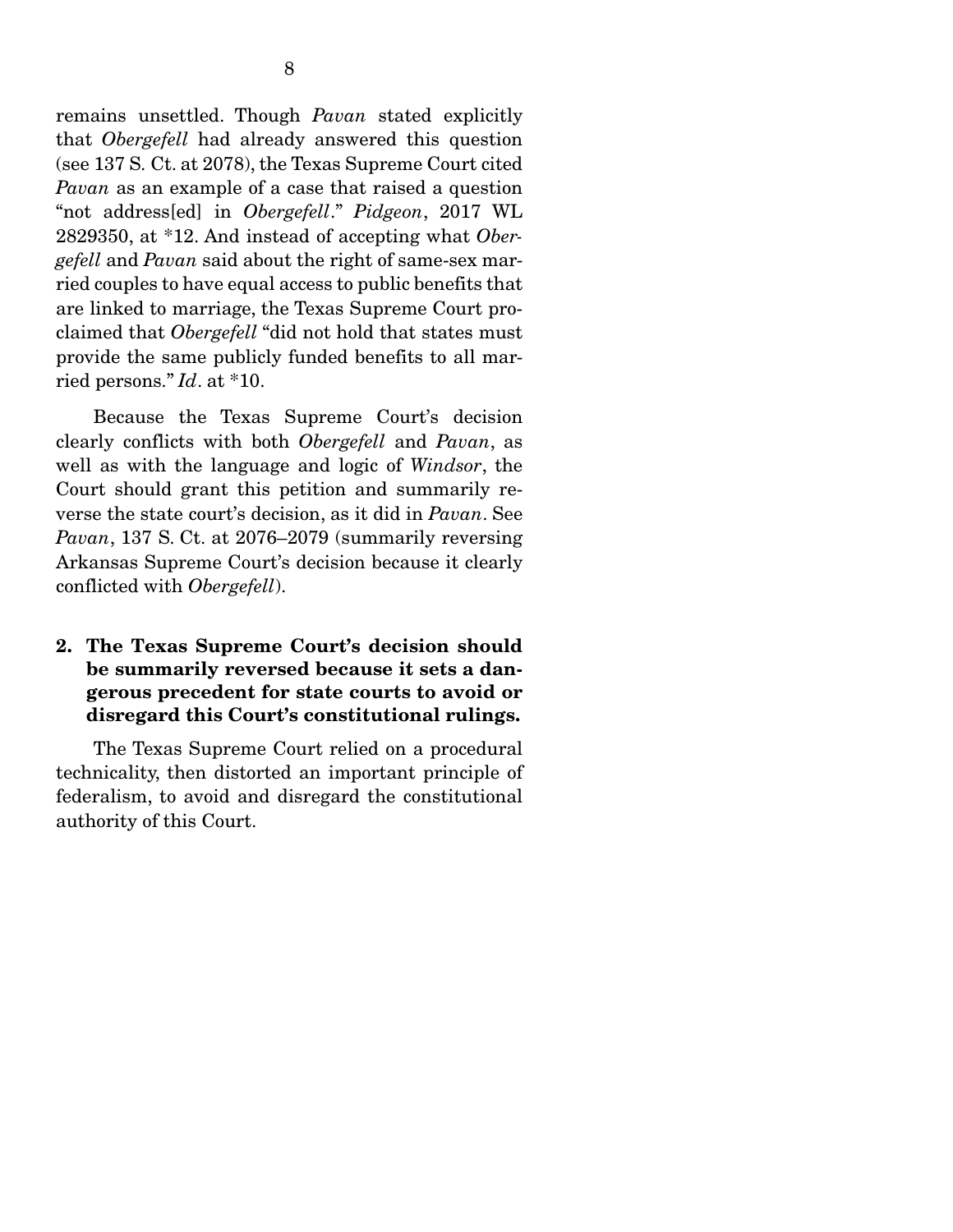First, the procedural technicality: because the consolidated cases in *Obergefell* involved the state laws of Michigan, Kentucky, Ohio, and Tennessee—but not Texas—the Texas Supreme Court proclaimed that *Obergefell* applied only to "the state DOMAs at issue" in those consolidated cases, and "did not hold that the Texas DOMAs are unconstitutional." See *Pidgeon*, 2017 WL 2829350, at \*4–5, 7, 10. It is, of course, technically true that the Texas DOMA was not directly before the Court, among the cases consolidated under *Obergefell*. But the Texas DOMA is essentially identical to the other state DOMAs that were before the Court. Compare Tex. Fam. Code § 6.201(b)–(c) with, *e.g.*, Ohio R.C. § 3101.01(C). And, as the Fifth Circuit recognized, *Obergefell*'s holding obviously extended to and compelled the holding that the Texas DOMA was unconstitutional. See *De Leon*, 791 F.3d at 625. Indeed, the State of Texas itself agreed that, after *Obergefell*, the Texas DOMA was unconstitutional. *Ibid*. (noting that after *Obergefell* "both sides now agree" Texas DOMA was unconstitutional).

 To avoid the Fifth Circuit's application of *Obergefell* to the Texas DOMA, the Texas Supreme Court distorted an important principle of federalism. Generally, in the balance of power between the states and the federal government, a state court's interpretation of federal law "is no less authoritative than that of the federal court of appeals," and the state court is not bound by a federal court of appeals' interpretation of federal law, where this Court has not yet addressed the issue. *Lockhart v. Fretwell*, 506 U.S. 364, 375–376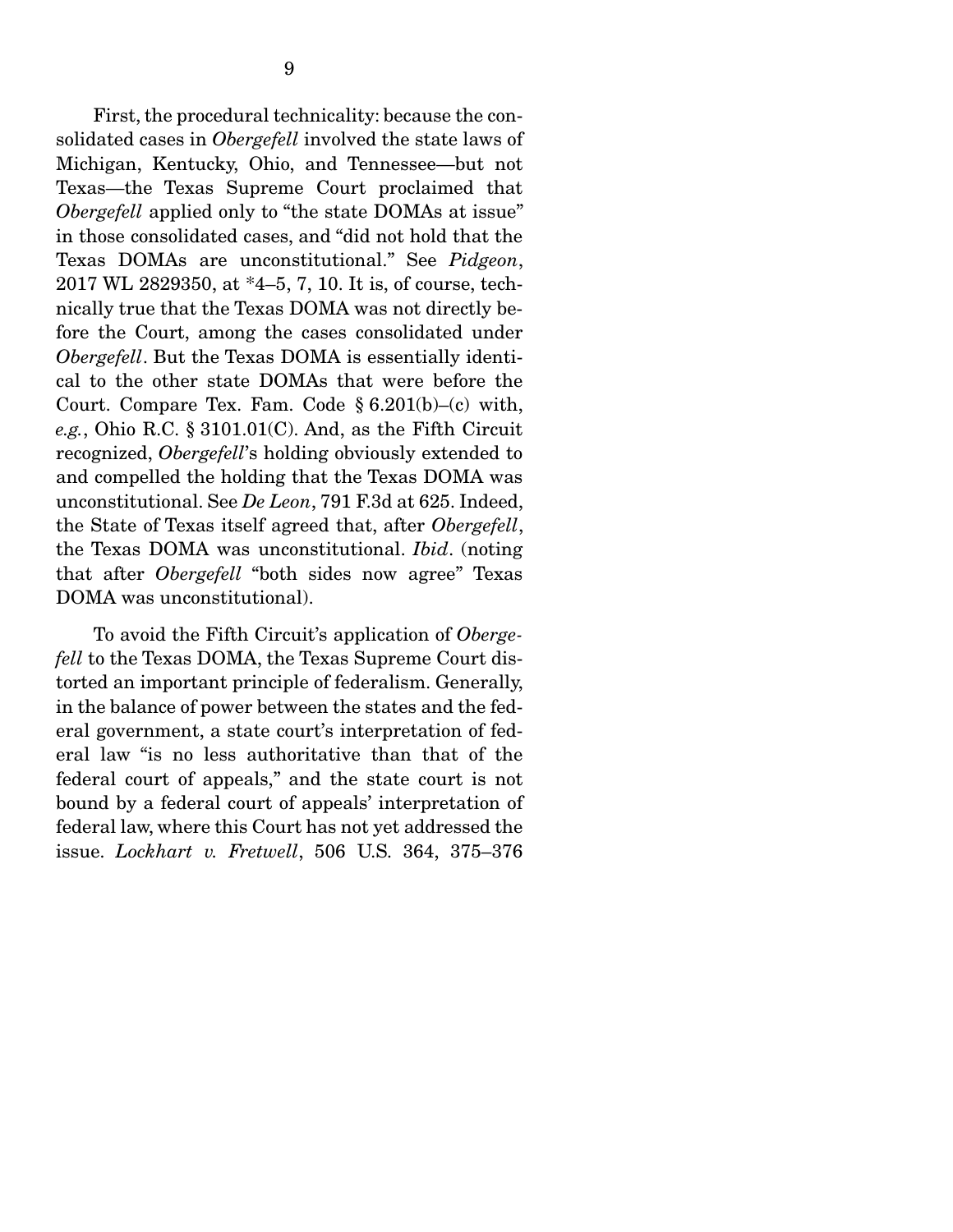(1993) (Thomas, J., concurring) (citing *Steffel v. Thompson*, 415 U.S. 452, 482 n.3 (1974) (Rehnquist, J., concurring)). This is an important principle of federalism. However, a key component of this principle is the last clause: "where this Court has not yet addressed the issue."

 Citing mostly Texas cases for this general principle of federalism, the Texas Supreme Court held that the Fifth Circuit's direct application of *Obergefell* to the Texas DOMA, in *De Leon*, was not binding on Texas courts. See *Pidgeon*, 2017 WL 2829350, at \*7 & n.16 ("We agree with *Pidgeon* that *De Leon* does not bind the trial court in this case."). So, according to the Texas Supreme Court, because *Obergefell* did not directly involve the Texas DOMA—and because *De Leon*'s ruling on the Texas DOMA is not binding—it remains an open question in Texas whether local governments can discriminate against same-sex married couples when they provide public benefits that are linked to marriage. *Id*. at \*7–12.

 The Texas Supreme Court's avoidance of or disregard for *De Leon*'s authority—and, by extension, its avoidance of or disregard for this Court's authority—is based on its distortion of federalism. The Texas Supreme Court cited *Penrod Drilling Corp. v. Williams*, 868 S.W.2d 294 (Tex. 1993), as its primary authority for the proposition that *De Leon* is not binding on Texas courts. See *Pidgeon*, 2017 WL 2829350, at \*7. But *Penrod Drilling* was about the availability of punitive damages under the Jones Act and "general maritime law," and in that case the court held only that Texas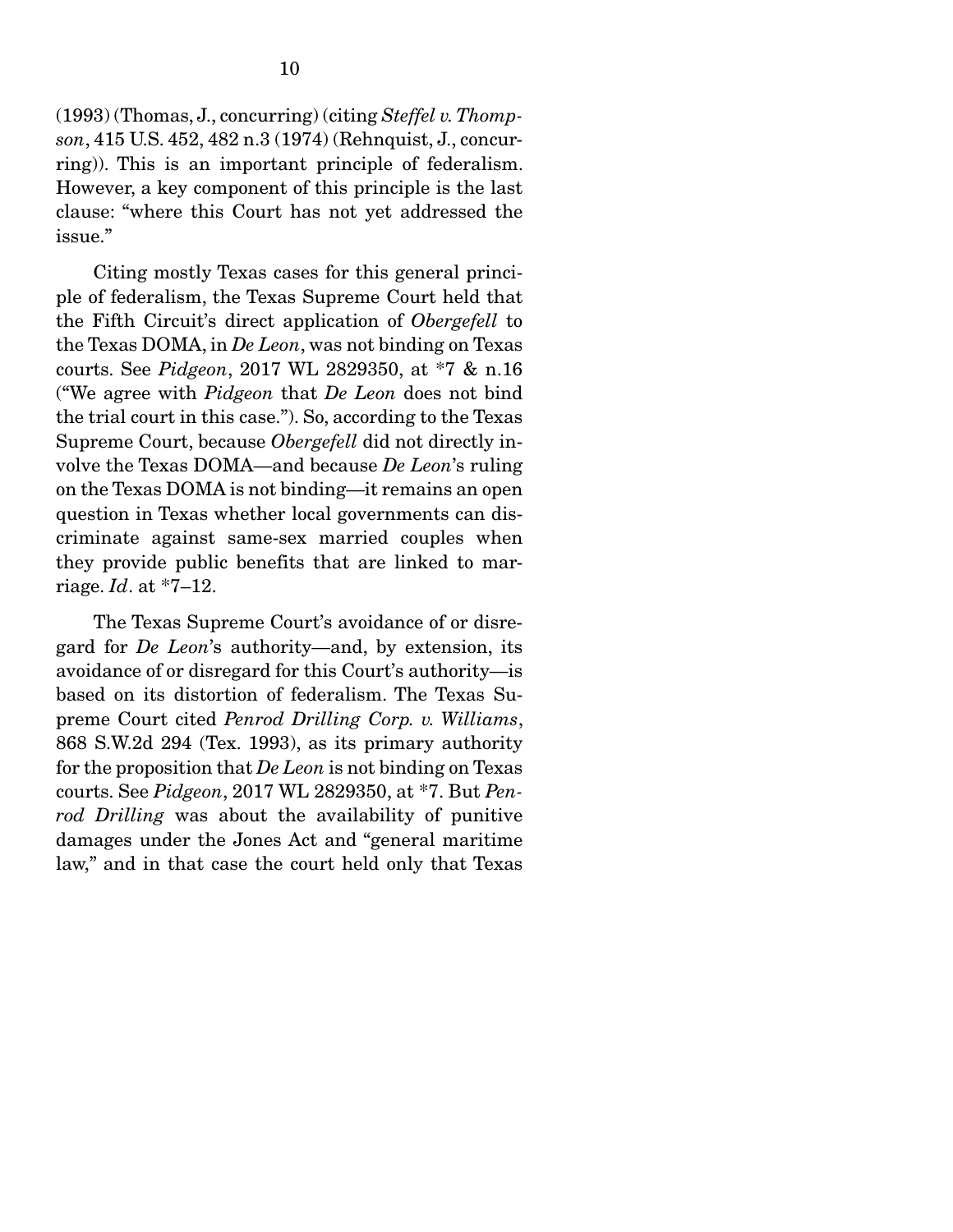courts are not bound by the Fifth Circuit's interpretation of federal law, where this Court has not yet addressed the issue. See 868 S.W.2d at 296. Thus, *Penrod Drilling* does not support the Texas Supreme Court's holding that Texas courts are not bound by *De Leon*, because *De Leon* did not merely interpret federal law on an issue that this Court had not yet addressed. Here, the Court did address whether state DOMAs are unconstitutional, in *Obergefell*, and *De Leon* represents the Fifth Circuit's direct application of *Obergefell* to the Texas DOMA. *De Leon* is therefore the procedural vehicle by which this Court's constitutional authority was delivered to Texas.

 Notably, the Texas Supreme Court also cites the concurring opinion by Justice Thomas in *Lockhart*, to bolster its reliance on federalism in avoiding or disregarding *De Leon*. See 2017 WL 2829350, at \*7 n.16. But again, the Texas Supreme Court pushes things too far. The proposition put forward by Justice Thomas in *Lockhart* is not much different from the proposition put forward in *Penrod Drilling*. That is: state courts are not bound by the lower federal courts' interpretation of federal constitutional law, where this Court has not yet addressed the issue. See 506 U.S. at 376 (Thomas, J., concurring). Again, this proposition does not support the Texas Supreme Court's holding that Texas courts are not bound by a Fifth Circuit decision that directly applies this Court's prior constitutional ruling to Texas.

 If left standing, the Texas Supreme Court's decision would set a dangerous precedent. According to the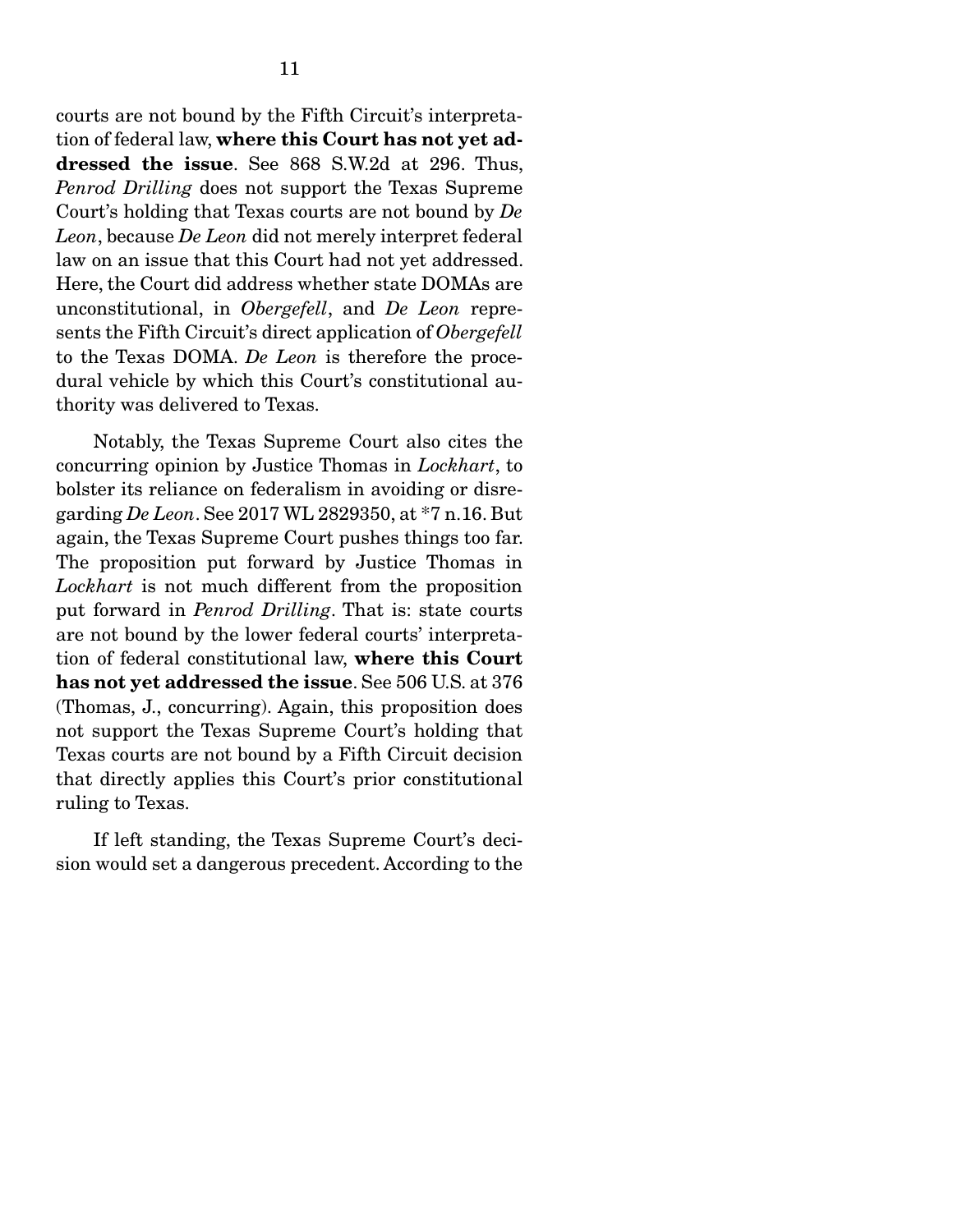Texas Supreme Court's decision, this Court's ruling that a state statute is unconstitutional (*e.g., Obergefell*) applies only to the state statute that was directly before the Court, and not to an identical statute in another state. And according to the Texas Supreme Court's decision, the federal court of appeals' application of this Court's ruling to an identical statute in another state (*e.g., De Leo*n) is not binding on the courts of that state. Thus, as the Texas Supreme Court would have it, a state can avoid or disregard the constitutional rulings of this Court until this Court rules directly on that state's statute. And that is precisely what the Texas Supreme Court is doing: avoiding or disregarding the constitutional rulings in *Windsor*, *Obergefell*, *Pavan*, and *De Leon*—and telling the lower Texas courts that they are free to come to their own conclusions about the constitutional rights of same-sex married couples, until this Court explicitly and directly says otherwise. See *Pidgeon*, 2017 WL 2829350, at \*12.

 In other words, the Texas Supreme Court's decision creates a world where, on some constitutional issues, this Court would be required to decide fifty separate cases (or more) to achieve uniformity in federal constitutional law. Until then, each state whose statute had not yet been ruled on directly by the Court would be free to disregard all of the Court's prior rulings and to go its own way. And in this world, the federal courts of appeals would be effectively useless, because the states could ignore them too. In this world, states like Texas can continue to discriminate against